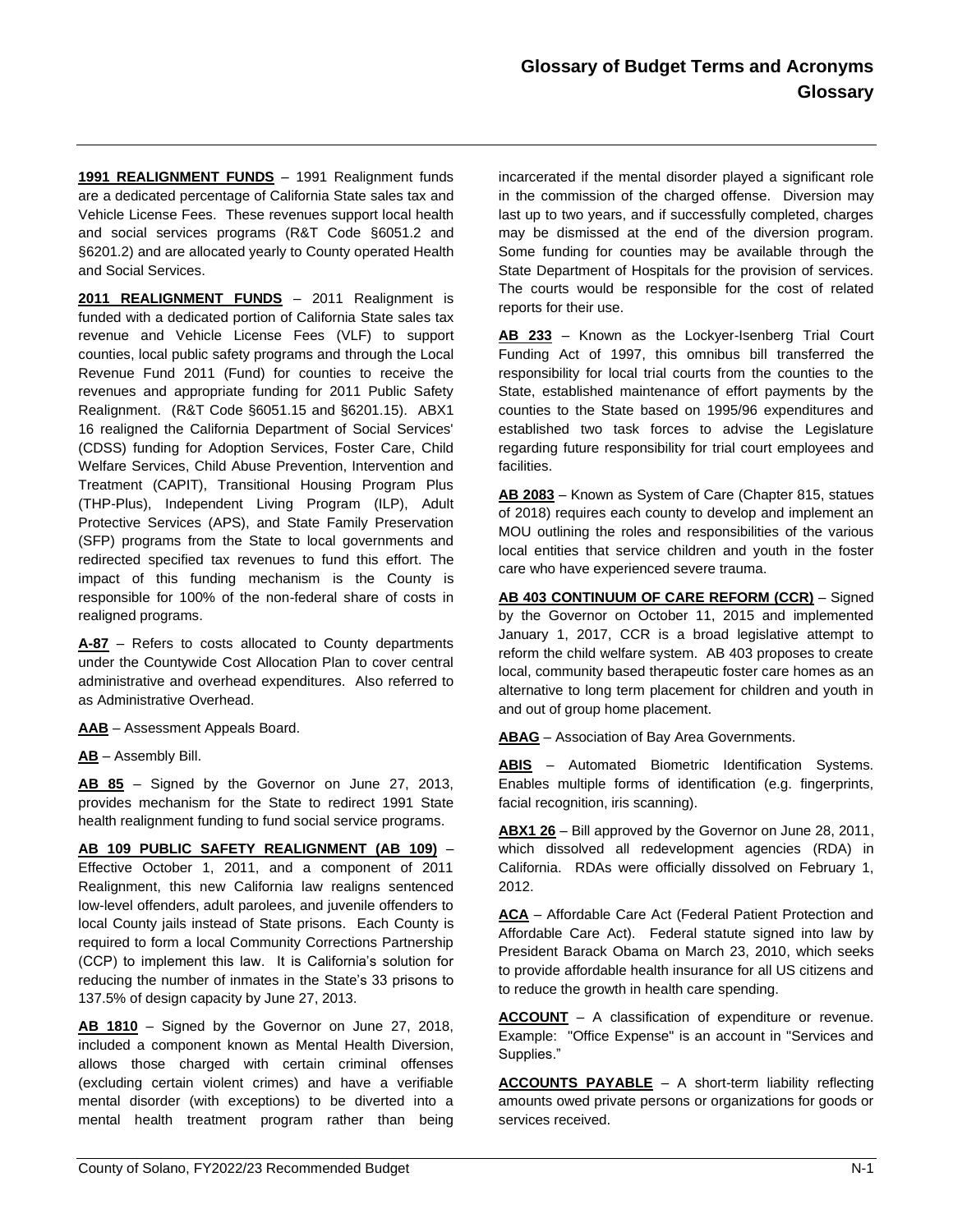**ACCOUNTS RECEIVABLE** – An asset account reflecting amounts due from private persons or organizations for goods and services provided (excluding amounts due from other funds or other governments).

**ACCRUAL BASIS** – The basis of accounting under which transactions are recognized when they occur, regardless of the timing of related cash flows.

**ACCRUED EXPENSES** – Expenses incurred but not paid.

**ACCRUED REVENUE** – Revenues earned but not received.

**ACO** – Accumulated Capital Outlay.

**ACTIVITY** – A specific line of work performed to accomplish a function for which a governmental unit is responsible. Example: "Protective Inspection" is an activity performed in the "Public Protection" function.

**ADSEP** – Administrative Segregation, or Administrative Separation. AdSep inmates are those who are likely to promote criminal behavior, including escape or assault, or are likely to need protection from other inmates (e.g. gang members). AdSep inmates are housed alone in a doubleoccupancy rated cell, thereby limiting available inmate housing.

**AD VALOREM TAX** – A tax based on value (i.e., a property tax).

**ADA** – Americans with Disabilities Act, federal legislation.

**ADMINISTRATIVE OVERHEAD** – Refers to costs allocated to County departments under the Countywide Cost Allocation Plan to cover central administrative and overhead expenditures. Also referred to as A-87.

**ADOPTED BUDGET** – Approved legal spending plan for a fiscal year. By statute, the Board of Supervisors must approve an Adopted Budget by October 2<sup>nd</sup> each year.

**AGENCY FUND** – A fund used to account for assets held by a government as an agent for individuals, private organizations, or other governments, and/or other funds.

**AOC** – Administrative Office of the Courts (Judicial Counsel).

**APPROPRIATION** – A legal authorization granted by the Board of Supervisors to make expenditures and to incur obligations for specific purposes. An appropriation expires at the end of the fiscal year.

**ARC** – Approved Relative Caregiver (term used in Child Welfare Services) to represent relative care givers who receive cash and benefits for providing care for children who are ineligible to receive federal foster care benefits.

**ARPA** – American Rescue Plan Act of 2021. A \$1.9 trillion coronavirus rescue package designed to facilitate the United States' recovery from the devastating economic and health effects of the COVID-19 pandemic.

**ARRA** – American Reinvestment and Recovery Act.

**ASSESSED VALUATION** – A valuation set upon real estate or other property by the County or State Board of Equalization as a basis for levying taxes.

**AUTHORIZED ALLOCATED POSITIONS** – Positions included in the County's salary resolution and for which funding may or may not be provided in the budget.

**BALANCE SHEET** – The financial statement disclosing the assets, liabilities and fund equity or net assets of an entity at a specified date in conformity with Generally Accepted Accounting Principles (GAAP).

**BASIS OF ACCOUNTING** - A term used to refer to when revenues, expenditures, expenses, and transfers—and the related assets and liabilities—are recognized in the accounts and reported in the financial statements. Specifically, it relates to the timing of the measurements made, regardless of the nature of the measurement, on either the modified accrual or the accrual basis.

**BCDC** – Bay Conservation and Development Commission.

**BDCP** – Bay Delta Conservation Plan.

**BOE** – (State) Board of Equalization.

**BOS** – Board of Supervisors.

**BSCC** – Board of State Community Corrections.

**BUDGET** – A plan of financial operation embodying an estimate of proposed expenditures for a given period and the proposed means of financing them. A budget usually is a financial plan for a single fiscal year.

**BUDGET UNIT (BU)** – The classification of the budget expenditure requirements into appropriate, identified, or organizational units deemed necessary or desirable for control and information related to a particular financial operation or program.

**BUDGETARY CONTROL** – The control or management of a government or enterprise in accordance with an approved budget to keep expenditures within the limitations of available appropriations and available revenues.

**BUDGETED POSITIONS** – The number of full-time equivalent positions to be funded in the budget. Budgeted positions should not be confused with "authorized" or "allocated" positions, which are positions that may or may not be funded in the budget.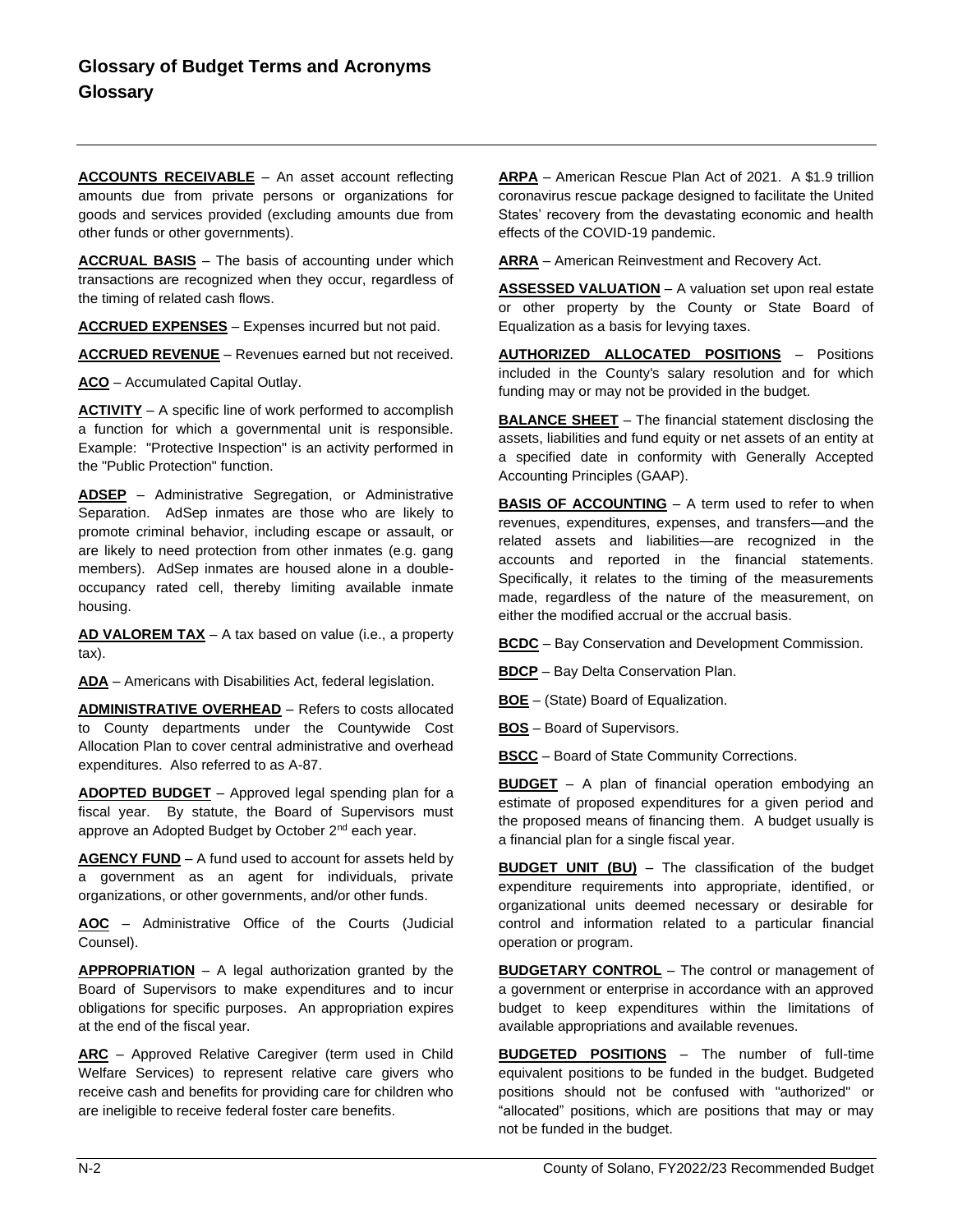**CAC** – County Administration Center in downtown Fairfield.

**CalAIM** – California Advancing and Innovating Medi-Cal. State's renewed federal waiver in January 2022, an initiative that seeks to improve quality of life and health outcomes by implementing a statewide person-centered approach to providing services and payment reform for the Medi-Cal program.

**CALFRESH** – a nutrition program to help households purchase healthy foods, previously known as the Food Stamp Program in California. It is the federal Supplemental Nutrition Assistance Program (SNAP), funded through the U.S. Department of Agriculture (USDA).

**CALFRESH ADMINISTRATION MATCH WAIVER** – From FY2010/11 through FY2014/15, allowed counties to draw down a portion of their State General Fund and federal CalFresh Administration allocation without a match of County funds, as long as the County met its required CalWORKs/CalFresh Maintenance of Effort in the CalFresh Program. The program was phased out over a 3-year period ending FY2017/18.

**Cal-MMET** – California Multi-Jurisdictional Methamphetamine Enforcement Team.

**CALOES** – California Governor's Office of Emergency Services. The Office is responsible for the coordination of overall State agency response to disasters and for assuring the State's readiness to respond to and recover from all hazards. Also assists local governments in their emergency preparedness, response, recovery, and mitigation.

**CAL-OSHA** – California - Occupational Safety and Health Administration.

**CALSAWS** – California Statewide Automated Welfare System.

**CALWIN** – CalWORKs Informational Network case management system.

**CALWORKs** – California Work Opportunities and Responsibility to Kids public assistance program that provides cash and services to eligible families that have children in the home. The program is California's name for the federal Temporary Assistance to Needy Families (TANF) program.

**CAPITAL ASSET** – A tangible asset with a useful life extending beyond a single reporting period such as land, buildings, furniture, and equipment; typically valued in excess of \$5,000.

**CAPITAL EXPENDITURES** – Expenditures resulting in the acquisition of or addition to the government's general fixed assets.

**CAPITAL PROJECT FUND** – A governmental fund created to account for financial resources to be used for the acquisition or construction of major capital facilities (other than those financed by proprietary funds and Trust Funds).

**CARES ACT** – Federal Coronavirus Aid, Relief, and Economic Security Act. In March 2020, U.S. lawmakers agreed to pass a \$2 trillion stimulus bill.

**CASA** – Court-Appointed Special Advocates.

**CASH BASIS** – A basis of accounting under which transactions are recognized when cash is received or disbursed.

**CASH FLOW** – Cash available from net collections available for expenditure payments at any given point.

**CATS** – County Assessment and Taxation System (replacement system for the SCIPS property tax administration system).

**CCP** – Community Corrections Partnership. A planning and advisory board statutorily created as a result of the 2011 Public Safety Realignment legislation. The CCP is responsible for developing an implementation plan for the 2011 Public Safety Realignment in its respective county and allocating funding to the county/city agencies. The Executive Committee from the CCP members is comprised of the following: Chief probation officer, Chief of police, Sheriff, District Attorney, Public Defender, Presiding Judge of the Superior Court, a representative from either the County Department of Social Services, Mental Health, or Alcohol and Substance Abuse Programs, as appointed by the County Board of Supervisors.

**CCR** – Continuum of Care Reform (2019). See AB 403.

**CCSA** – Consolidated County Service Area.

**CDBG** – Community Development Block Grant.

**CDCR** – California Department of Corrections and Rehabilitation: The State agency that operates all State adult prisons and juvenile facilities, oversees a variety of community correctional facilities and other important correctional facility responsibilities, and supervises all adult and juvenile parolees during their reentry into society.

**CDFA** – California Department of Food and Agriculture.

**CDP** – Central Data Processing.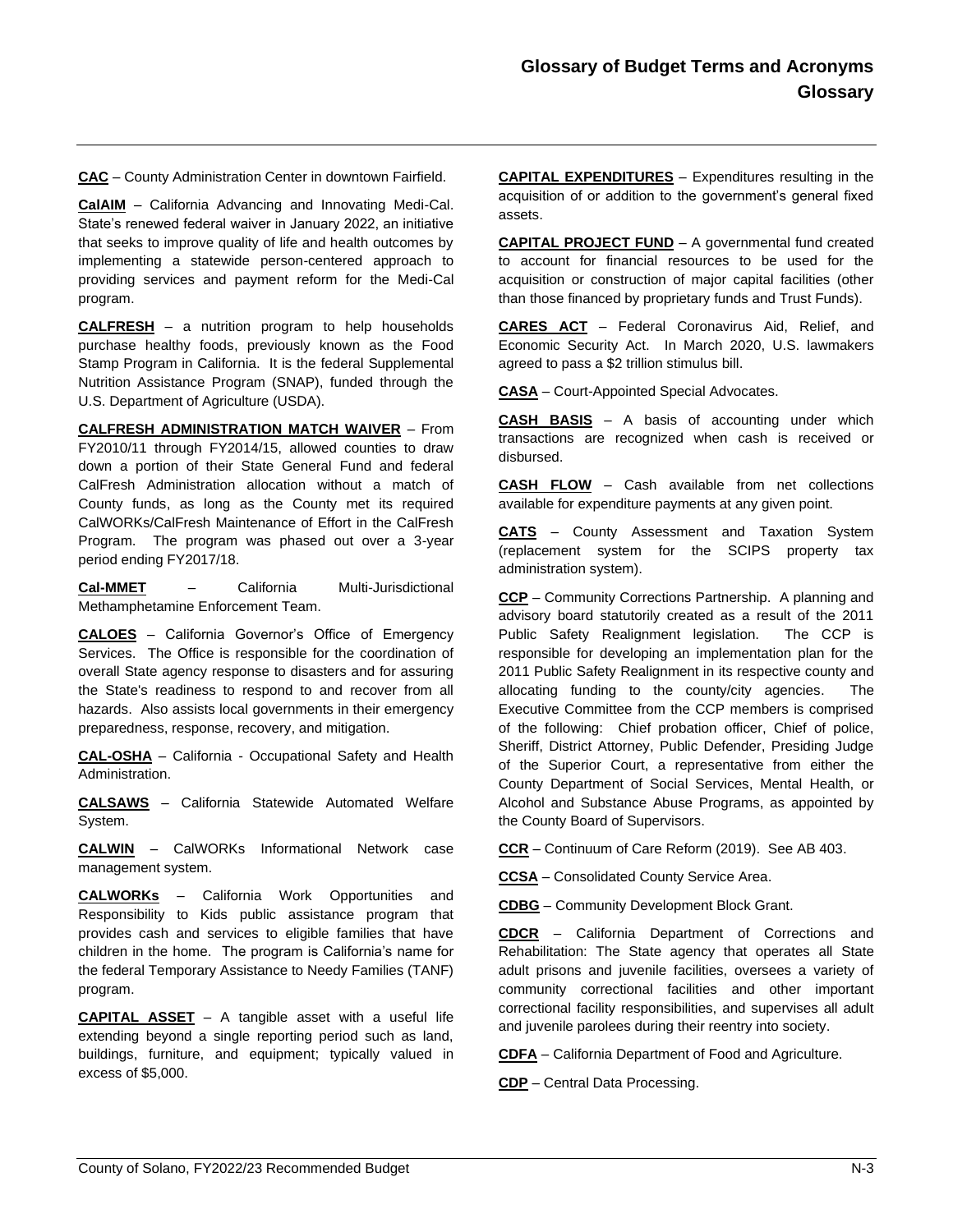**CENTRAL SERVICE COSTS** – Central administrative and overhead costs allocated back to departments through the Administrative Overhead Cost Plan.

**CEQA** – California Environmental Quality Act. A California statute passed in 1970 and signed in to law by then-Governor Ronald Reagan, shortly after the United States federal government passed the National Environmental Policy Act, to institute a statewide policy of environmental protection.

**CFIP** – Capital Facilities Improvements Plan.

**CGC** – California Government Code.

**CGF** – County General Fund.

**CJIS** – Criminal Justice Information System.

**CLETS** – California Law Enforcement Telecommunications System.

**CMIPS** – Case Management Information and Payrolling System.

**CMSP** – County Medical Services Program.

**COLA** – Cost-of-living adjustment.

**CONTINGENCY** – An amount of specified appropriations of a fund, appropriated for unforeseen expenditure requirements.

**CONTRACTED SERVICES** – Expenditures for services rendered under contract by personnel who are not on the payroll of the jurisdiction, including all related expenses covered by the contract.

**COORDINATED CARE INITIATIVE (CCI)** – A joint Statefederal demonstration project implemented beginning in FY2012/13 and designed to improve the coordination of healthcare and long-term services and supports, and reduce the overall costs, of providing care for seniors and persons with disabilities. (Discontinued in FY2017/18)

**COP** – Certificates of Participation. Certificates issued for the financing of capital assets. COPs represent undivided interests in the rental payments under a tax-exempt lease.

**COPPS** – Community Oriented Policing and Problem Solving.

**COPS** – Community Oriented Policing Services.

**CORE PRACTICE MODEL** – Identifies specific required components that support the standards and expectations for practice behaviors by child welfare and mental health staff.

**CORTAC PAYMENT** – County Reciprocal Tax Accounting. This program allows lenders or other entities to make bulk payment of real property taxes, through wire transfer to the County's bank, on behalf of the real property owners who are assessed property tax by the County.

**COST ACCOUNTING** – The method of accounting that provides for assembling and recording of all the elements of cost incurred to accomplish a purpose, to carry on an activity or operation, or to complete a unit of work or a specific job.

**COUNTY EXPENSE CLAIM (CEC**) – Vehicle used by counties to obtain State and federal reimbursements for costs incurred in administering mandated social services programs.

**COVID-19** – Coronavirus disease 2019, an infectious disease caused by the novel coronavirus (SARS-CoV-2) that appeared in late 2019 and was declared a public health emergency of international concern on January 30, 2020, by the World Health Organization.

**CPC** - Center for Positive Change. Solano County's day reporting centers were renamed the "Centers for Positive Change" for Reentry/Training under Probation.

**CPS** – Child Protective Services.

**CSAC** – California State Association of Counties. An organization that represents California county governments before the California Legislature, administrative agencies, and the federal government.

**CSAC-EIA** – California State Association of Counties – Excess Insurance Authority.

**CSEC** – Commercially Sexually Exploited Children. Program to serve youth who are victims or at risk of commercial sexual exploitation.

**CTO** – Compensatory Time Off.

**CURRENT LIABILITIES** – Liabilities that are payable within one year.

**CURRENT RESOURCES** – Resources of a governmental unit that are available to meet expenditures of the current fiscal year.

**CVP** – Central Valley Project.

**CWS** – Child Welfare System.

**CY** – Calendar Year.

**DA** – District Attorney.

**DCC** – Delta Counties Coalition. A coalition of 5 counties working together to preserve and protect their interests in the Delta. The participating counties include Solano, Contra Costa, Sacramento, San Joaquin and Yolo.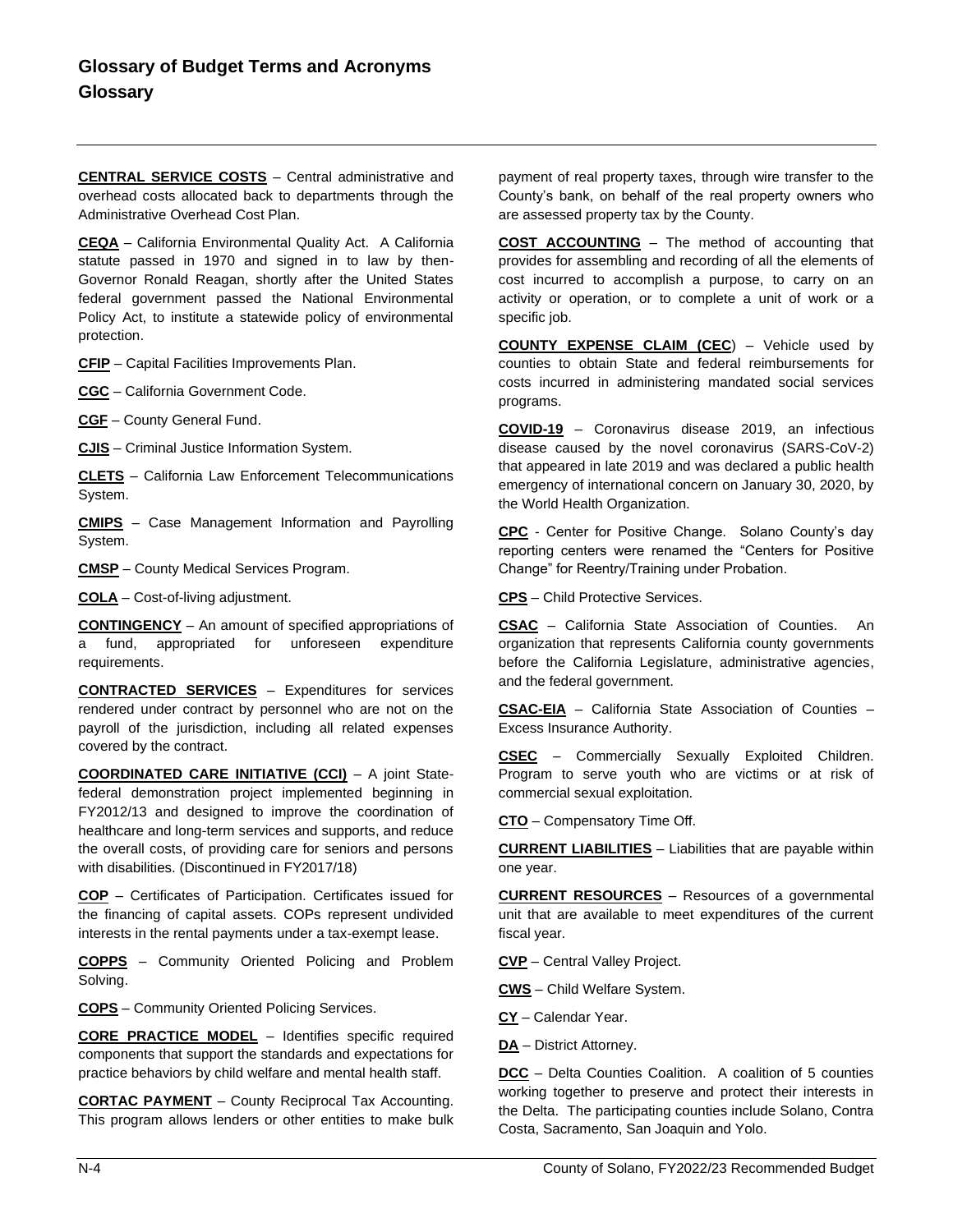**DCSS** – Department of Child Support Services (County).

**DEBT SERVICE FUND** – A fund established to account for the accumulation of resources for the payment of interest and principal for general long-term debt.

**DEFEASANCE** – The legal release of a debtor from being the primary obligor under the debt, either by the courts or by the creditor. Also referred to as a legal defeasance.

**DEFERRED REVENUE** – Resource inflows that do not yet meet the criteria for revenue recognition. Unearned amounts are always reported as deferred revenue. In governmental funds, earned amounts also are reported as deferred revenue until they are available to liquidate liabilities of the current period.

**DEFICIT** – (a) The excess of the liabilities of a fund over its assets; (b) The excess of expenditures over revenues during an accounting period or, in the case of proprietary funds, the excess of expenses over revenues during an accounting period.

**DELINQUENT TAXES** - Taxes remaining unpaid on and after the date on which a penalty for nonpayment is attached.

**DESIGNATION** – For government fund types, a segregation of a portion of the unreserved Fund Balance to indicate tentative plans for financial resource utilization in a future period, such as for general contingencies, equipment replacement, financing receivables, etc.

**DJJ** - California Department of Corrections and Rehabilitation, Division of Juvenile Justice.

**DoIT** – Department of Information Technology (County).

**DOJ** – Department of Justice.

**DPA** – Delta Protection Agency.

**DRC** – Day Reporting Center.

**DUE TO OTHER AGENCIES** - A short-term liability account reflecting amounts owed by the County to an outside government agency for goods or services provided.

**DUID** – Driving under the influence of drugs.

**EARMARKED FUNDS** – Revenues designated by statute or Constitution for a specific purpose.

**EDD** – State of California, Employment Development Department.

**EHR** – Electronic Health Record.

**EIR/S** – Environmental Impact Report/Statement.

**EMPLOYEE BENEFITS** – Amounts paid on behalf of employees by employers in addition to salary. Examples are group health or life insurance payments, contributions to employee retirement, Social Security taxes, workers' compensation, dental and vision and unemployment insurance premiums.

**EMSA** – Emergency Medical Services Authority.

**ENCUMBRANCE** – An obligation in the form of a purchase order, contract, or other commitment related to unperformed contracts for goods and services.

**ENTERPRISE FUND** – A fund established to account for operations financed and operated in a manner similar to private business enterprises, where the intent of the government body is that the costs of providing goods or services to the general public on a continuing basis be financed or recovered primarily through user charges. (i.e., Airport)

**EPSDT** – Early Periodic Screening Diagnosis and Treatment.

**ERAF** – Education Revenue Augmentation Fund established by the State of California in FY1992/93. This Fund was established to require distribution of property tax funds that were shifted from cities, special districts and the County to offset cuts in State revenues to schools.

**ERI** – Early Retirement Incentive.

**EXPENDITURE** – Decrease in net financial resources under the current financial resources measurement focus not properly classified as *other financing uses*.

**EXPENSES** – Outflows or other depletion of assets or incurrence of liabilities (or a combination of both) from delivering or producing goods, rendering services or carrying out other activities that constitute the entity's ongoing major or central operations.

**EXTRA-HELP POSITION** – A non-regular, temporary position created to meet a peak workload or other unusual work situation; can include seasonal or recurrent intermittent employment.

**FAMCICLOVAR** - A medication used for the treatment of upper respiratory infection in animals.

**FEMA** – Federal Emergency Management Agency.

**FFCRA** – Federal Families First Coronavirus Response Act.

**FICA** – Federal Insurance Contributions Act. Federal law that requires three separate taxes be held from employee wages and matched by the employer: Social Security tax, Medicare tax, and a Medicare surtax (if applicable).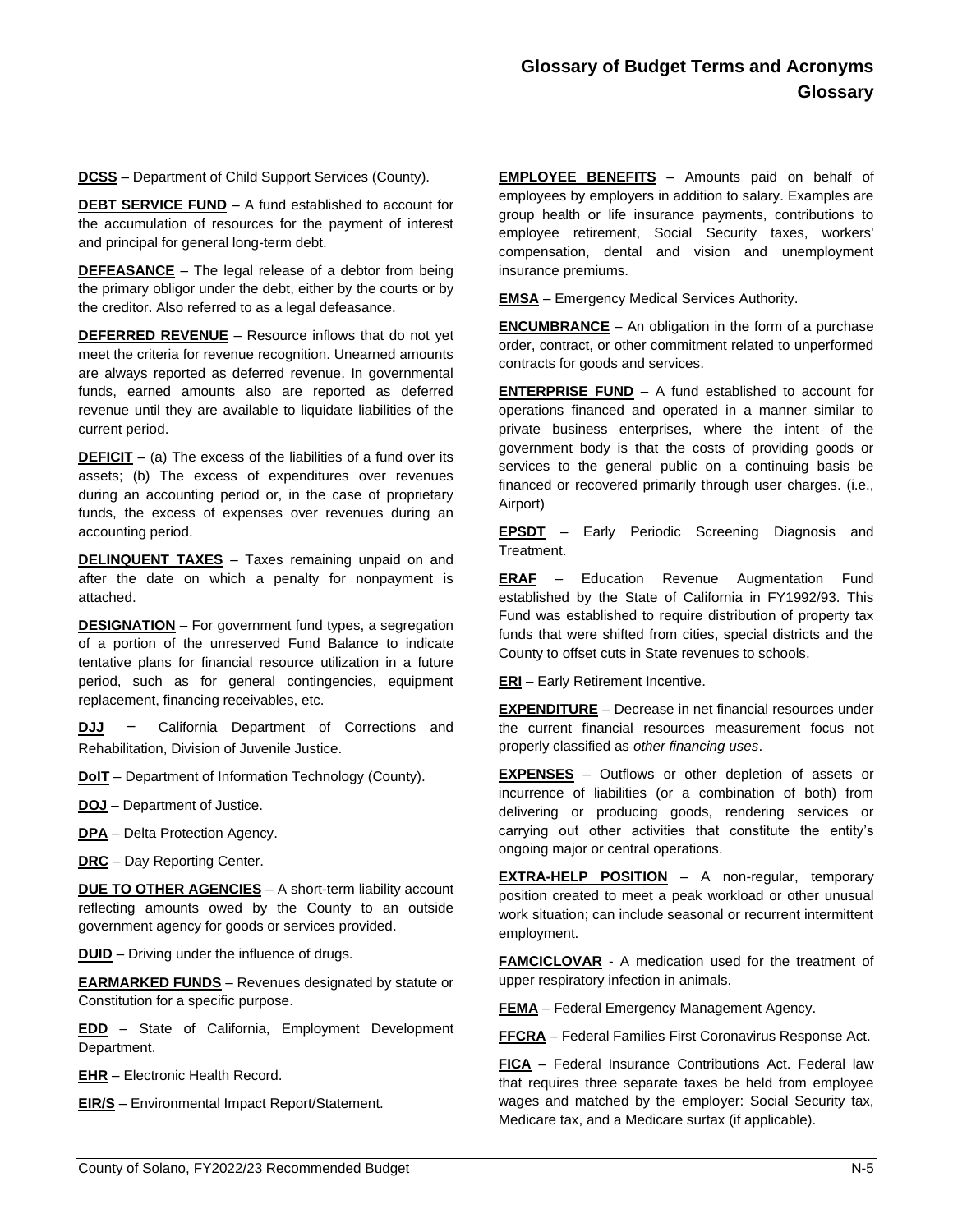**FINAL BUDGET** – Approved legal spending plan for a fiscal year. By statute, the Board of Supervisors must approve a Final Budget by October 2<sup>nd</sup> each year.

**FISCAL YEAR** – A twelve-month period to which the annual operating budget applies and at the end of which a government determines its financial position and the results of its operations.

**FIXED ASSETS** – A tangible item of a long-term character such as land, buildings, furniture, and other equipment with a unit cost in excess of \$5,000.

**FQHC** – Federally Qualified Health Centers. Community based health care providers that receive funds from the federal Health Resources and Service Administration to provide primary care in underserved areas.

**FRC** – Family Resource Center.

**FTE** – Full-Time Equivalent position. A full- or part-time position converted to a decimal equivalent of a full-time position based on 2,080 hours per year (a 40-hour week). For example, an extra-help laborer working for four months or 690 hours would be equivalent to 0.33 of a full-time position (FTE).

**FUNCTION** – A group of related activities aimed at accomplishing a major service for which a governmental unit is responsible. These designations are specified by the State Controller. Example: "Public Protection" is a function.

**FUND** – A fiscal and accounting entity with a self-balancing set of accounts recording cash and other financial resources, together with all related liabilities and residual equities or balances, and changes therein, which are segregated for the purpose of carrying on specific activities or attaining certain objectives in accordance with special regulations, restrictions, or limitations.

**FUND BALANCE** – The excess of assets of a fund over its liabilities reported in a governmental fund. A portion of this balance may be available to finance the succeeding year's budget.

**FUND EQUITY** – The net difference of assets over liabilities.

**FUND TYPE** – Any one of eleven categories into which all individual funds can be categorized. Governmental fund types include the general fund, special revenue fund, debt service funds, capital project funds and permanent funds. Proprietary fund types include enterprise funds and internal services fund. Fiduciary fund types include pension (and other employee benefit) trust funds, investment trust funds, private-purpose trust funds and agency funds.

**FURS** – Family Urgent Response System. Created to respond to calls from caregivers, current or former foster children, or youth from both the Child Welfare and Probation Systems during moments of instability.

**FWPF** – Fish and Wildlife Propagation Fund.

**FY** – Fiscal Year.

**GA** – General Assistance. Social Service program funded entirely by counties, which provides cash assistance, generally to childless adults.

**GAAP** – Generally Accepted Accounting Principles. Uniform minimum standards and guidelines for financial accounting and reporting. These govern the form and content of the financial statement of an entity. GAAP encompass the conventions, rules, and procedures necessary to define accepted accounting practice at a particular time. They include not only broad guidelines of general applications, but also detailed practices and procedures. GAAP provide a standard by which to measure financial presentations. The primary authoritative body on the application of GAAP for State and local governments is the GASB.

**GANN LIMIT** – Refers to the Gann Initiative (Proposition 4 on the November 1979 ballot), which imposed limits on the allowable annual appropriations of the State, schools, and most local agencies. Limit is generally prior year appropriations factored by Consumer Price Index (CPI) and population changes.

**GASB** – Governmental Accounting Standard Board. The authoritative accounting and financial reporting standardsetting body for government entities.

**GASB 34** – The GASB issued statement No. 34 changing the framework of financial reporting for State and local governments.

**GASB 54** – The GASB issued statement No. 54 to enhance how Fund Balance information is reported and improve its decision-usefulness.

**GENERAL FUND** – The main operating fund to provide County services comprised of revenue and appropriation accounts.

**GENERAL FUND CONTRIBUTION** – A contribution from General Fund revenue to other operating budgets.

**GENERAL FUND REVENUE** – Non-specific program revenues, which include such items as property taxes, sales tax, interest earnings, vehicle license fees, etc. These are revenues not specified or dedicated to a particular program but may be allocated at the discretion of the Board of Supervisors.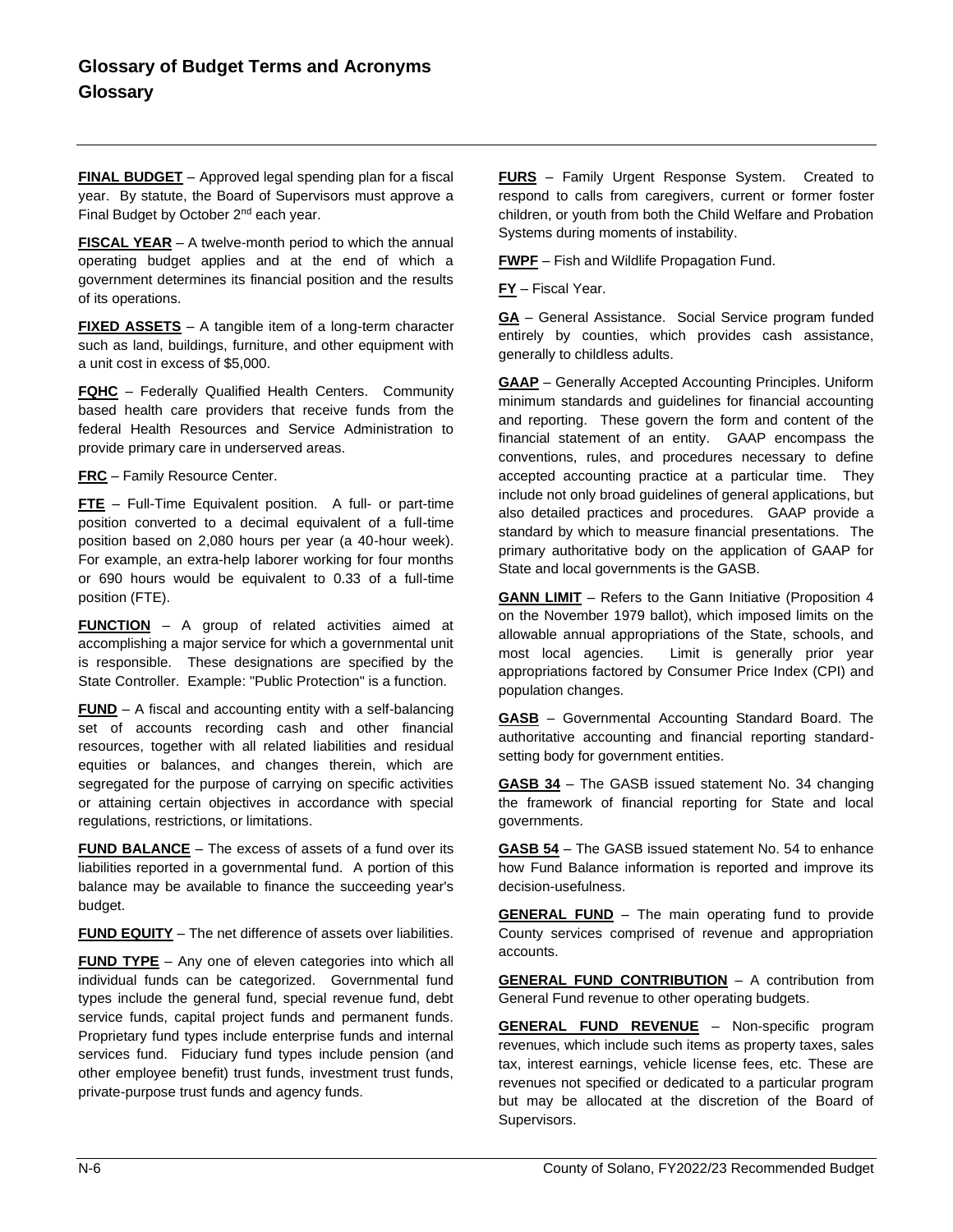**GENERAL RESERVE** – An equity restriction within a fund which is legally or contractually constrained for use only during the budget process or in the event of national emergency.

**GIS** – Geographical Information System.

**GOVERNMENTAL FUNDS** – Funds generally used to account for tax-supported activities. There are five different types of governmental funds: the general fund, special revenue funds, debt service funds, capital project funds, and permanent funds.

**GSA** – Groundwater Sustainability Agency.

**GSP** – Groundwater Sustainability Plan.

**GTEAP** – Grants to Encourage Arrest Policies.

**H&SS** – Health and Social Services.

**HEALTH INSURANCE PORTABILITY AND ACCOUNTABILITY ACT (HIPAA)** – Passed by Congress in 1996, HIPPA provides the ability to transfer and continue health insurance coverage in the event of a loss of job or a job change; reduces health care fraud and abuse; mandates industry standards for health care information on electronic billing and other processes; and requires the protection and confidential handling of protected health information.

**HHAP** – Homeless Housing Assistance and Prevention Grant. Provides local jurisdictions with funds to support regional coordination and expand or develop local capacity to address their immediate homeless challenges.

**HIE** – Health Information Exchange.

**HUD** – Housing and Urban Development.

**HUTA** – Highway Users Tax Account. Commonly referred to as the gas tax, the Road Repair and Accountability Act (see SB 1).

**IFAS** – Integrated Fund Accounting System.

**IGT** – Intergovernmental Transfers.

**IHSS** – In-Home Supportive Services. IHSS provides services to eligible elderly and disabled persons who are unable to remain safely in their own homes without assistance. IHSS is funded through federal and State Medi-Cal and County funds.

**IMD** – Institution for Mental Disease. A hospital, nursing facility, or other institution of more than 16 beds that is primarily engaged in providing diagnosis, treatment, or care of persons with mental diseases, including medical attention, nursing care, and related services.

**INTERFUND REVENUE / EXPENSE** – Revenue or Expense resulting from transactions for goods or services provided or received between government fund types, not including internal service funds.

**INTERNAL CONTROL STRUCTURE** – Policies and procedures established to provide reasonable assurance that specific government objectives will be achieved.

**INTERNAL SERVICE FUND (ISF)** – A fund used to account for the financing of goods or services provided by one department or agency to another department or agency of a government on a cost reimbursement basis. (i.e., Fleet, Data Processing, Risk Management)

**INTRAFUND REVENUE / EXPENSE** – Revenue or Expense between departments or divisions within the same fund.

**JAIL BASED COMPETENCY TREATMENT (JBCT)** – Felony defendants who have been declared Incompetent to Stand Trial (IST) typically wait in jail for an opening at a State Hospital to receive treatment to restore competency to stand trial. Because the wait for an opening at a State Hospital is lengthy, the California Department of State Hospitals (DSH) implemented a program in partnership with county jails where the defendant may receive treatment to restore competency while in jail and prevent unnecessary delays in going to trial. The Sheriff's Office, in partnership with its mental health service provider, entered into a contract with DSH in February 2019 to provide treatment to up to 12 defendants at a time.

**JDF** – Juvenile Detention Facility. Administered by the County's Probation Department, the facility houses youth charged with serious crimes who otherwise cannot be safely released to the community and are likely to flee the jurisdiction of the Court.

**JJCPA** – Juvenile Justice Crime Prevention Act.

**JPA** – Joint Powers Authority.

**JUVENILE DAY REPORTING CENTER** – Centralized location, currently at Sullivan Interagency Youth Services Center, where youth who were convicted of a crime but do not reach a level requiring detention, as well as their families, may receive treatment services to discourage recidivism.

**KATIE A. SETTLEMENT** – Settlement agreement approved by the Federal District Court on December 2, 2011, outlining the provision of intensive mental health services to the Katie A. subclass broadly defined as youth and their families who have significant needs and by receiving intensive care coordination and intensive home-based services in their own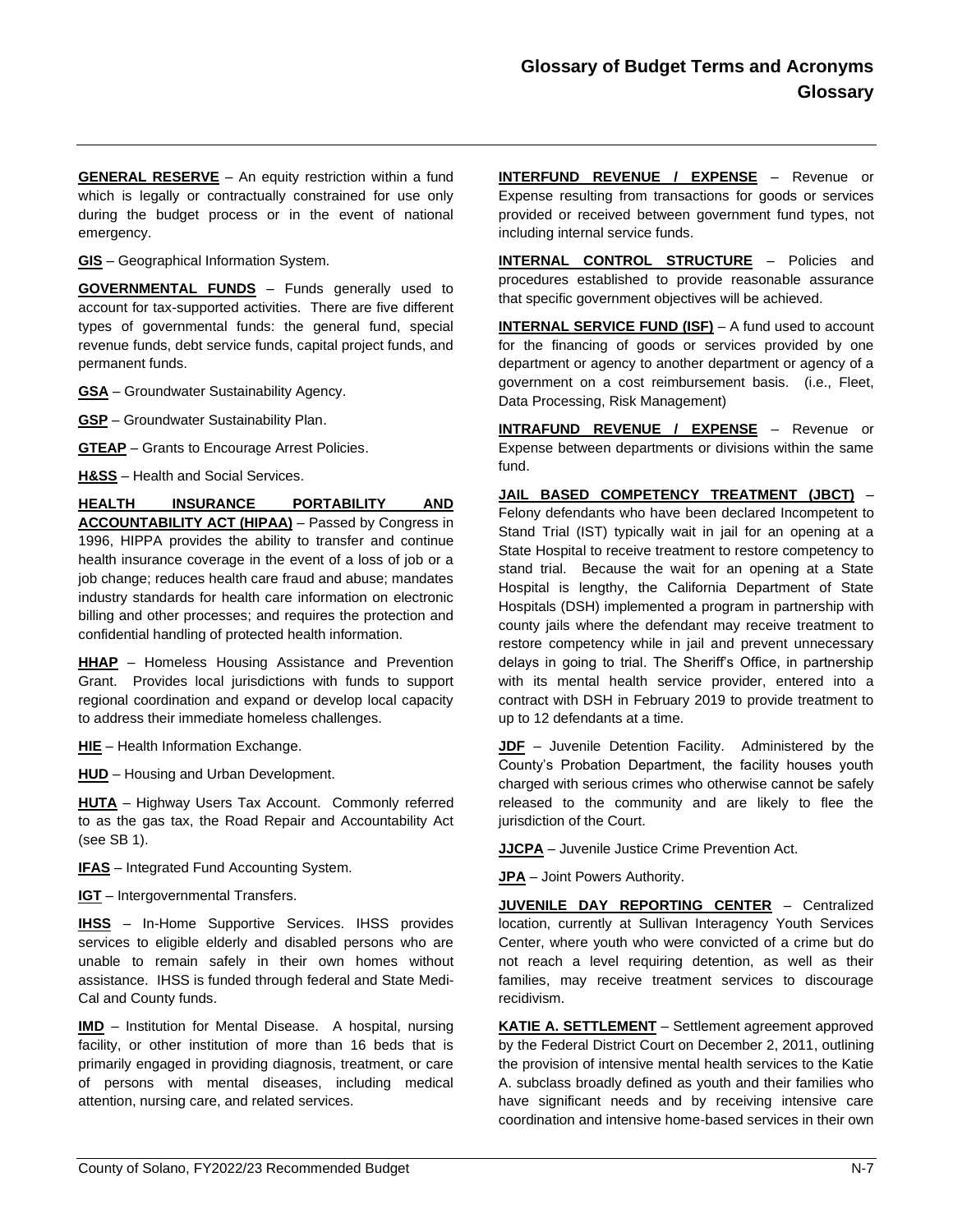home, family setting or the most homelike setting, will be most likely to improve their safety, permanence and wellbeing.

**LAFCo** – Local Agency Formation Commission. LAFCo is a State-mandated independent entity responsible for the formation and modification of the boundaries of local agencies. The Commission is tasked to observe these basic statutory purposes: (a) the promotion of orderly development; (b) the discouragement of urban sprawl; (c) the preservation of open-space and prime agricultural lands; and (d) the extension of governmental services.

**LLEBG** – Local Law Enforcement Block Grant.

**LNU Lightning Complex Fire** - large complex of wildfires that burned during the 2020 California wildfire season across much of the Wine Country area of Northern California – Lake, Napa, Sonoma, Solano, and Yolo Counties, from August 17 to October 2, 2020.

**LT** – Limited Term position. A full- or part-time position that has a specified term of employment. At the end of the term, the position is eliminated from the Position Allocation Listing.

**MAA** – Medi-Cal Administrative Activities. A program where participating local governmental agencies are eligible to receive federal reimbursement for the cost of performing activities that directly support efforts to identify and enroll potential eligible individuals into Medi-Cal.

**MANDATED PROGRAMS** – Mandated programs are those programs and services that the County is required to provide by specific State and/or federal law or by court order.

**MATCH** – Refers to a cost sharing ratio for a State or federal program that requires a County General Fund Contribution of a certain amount or percentage to qualify.

**MAY REVISE** – The California Governor submits the Governor's Budget to the Legislature in January, it is revised in May/June, and the fiscal year begins July 1.

**MEHKO** – Microenterprise Home Kitchen Operations.

**MFG** – Maximum Family Grant. For purposes of defining CalWORKs aid payments the number of needy persons in a family is not to include any child born into a family that has received cash aid continuously for 10 months immediately prior to the child's birth. Discontinued effect January 1, 2017 with the enactment of AB 1603.

**MEDI-CAL** – Medi-Cal, California's Medicaid program, is a federal-State cooperative medical care financing program for low-income elderly, disabled, children and families.

**MHSA** – Mental Health Services Act. (See Proposition 63).

**MIOCR** – Mentally Ill Offender and Crime Reduction Act. Passed in 2004, this provides federal funds that enable the County to respond to the issues of services, treatment, and recidivism reduction for the justice-involved mentally ill.

**MISOC** – Management Information Services Oversight Committee.

**MISSION STATEMENT** – A succinct description of the scope and purpose of a County department.

**MODIFIED ACCRUAL BASIS OF ACCOUNTING** – Basis of accounting according to which (a) revenues are recognized in the accounting period in which they become available and measurable; and (b) expenditures are recognized in the accounting period in which the fund liability is incurred, if measurable, except for unmatured interest on general long-term debt and certain similar accrued obligations, which should be recognized when due. Measurable, relates to the amount being determinable. Available, indicates it will be received within 90 days of the fiscal year.

**MOU** – Memorandum of Understanding. A legal document between the Board of Supervisors and an employee organization (union) that outlines agreements reached regarding wages, hours and working conditions for a specific group of County employees.

**MOE** – Maintenance of Effort. A federal and / or State requirement that the County provide a certain level of financial support for a program from local tax revenues. The amount of support is referred to as the Maintenance of Effort (MOE) level.

**MSA** – Master Settlement Agreement for tobacco health impacts.

**NACo** – National Association of Counties.

**NEPA** – National Environmental Protection Act.

**NET COUNTY COST** – The difference between budgeted appropriations and departmental revenues for General Fund budgets. Local tax revenues fund the difference.

**NHA** – National Heritage Area.

**NPLH** – No Place Like Home. On July 1, 2016, Governor Brown signed legislation enacting the No Place Like Home program to dedicate bond proceeds to invest in the development of permanent supportive housing for persons who are in need of mental health services and are experiencing homelessness, chronic homelessness, or who are at risk of chronic homelessness. In November 2018, voters approved Proposition 2, authorizing the sale of up to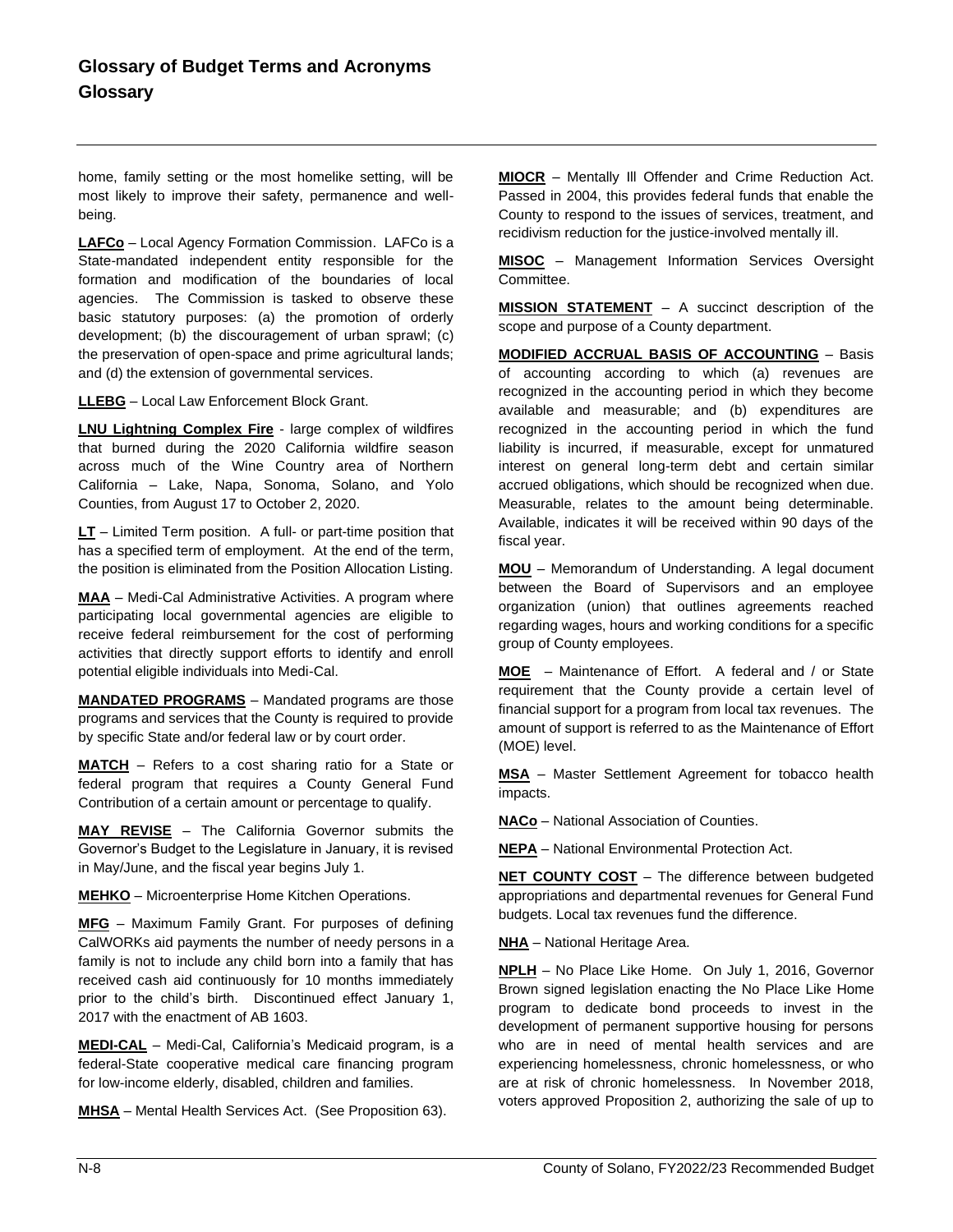\$2 billion of revenue bonds and the use of Proposition 63 taxes for the No Place Like Home (NPLH) program.

**NON-NON-NON** – Term referred to in AB 109 as nonviolent, non-serious, and non-sex offenders. Under AB 109, these inmates will serve their sentence in County jails instead of State prisons. Upon release from prison, counties are responsible for post-release supervision.

**OBJECT OF EXPENDITURE** – A major category of appropriation. Example: "Salaries and Employee Benefits" and "Services and Supplies."

**OES** – Office of Emergency Services.

**OFFICIAL STATEMENT** – A document published by a governmental entity planning to issue bonds that provides information on the proposed bond issue, the purpose of the issue, and the means of servicing indebtedness, as well as other information about the issuer that may be helpful in evaluating credit worthiness.

**OFVP** – Office of Family Violence Prevention.

**OPEB** – Other Post-Employment Benefits.

**OTHER CHARGES** – A category of appropriations for payment to an agency, institution or person outside the County Government and includes principal and interest payments for debt service.

**OTHER FINANCING SOURCES** – A category of revenues, which include long-term debt proceeds, proceeds from the sale of general fixed assets, and Operating Transfers-In. Such amounts are classified separately from revenues on the governmental statement of revenues, expenditures and changes in Fund Balance.

**OTHER FINANCING USES** – A category of appropriations, which include fund Operating Transfers-Out and the amount of refunding bond proceeds deposited with the escrow agent. Such amounts are classified separately from expenditures on the governmental statement of revenues, expenditures, and changes in Fund Balance.

**OTS** – Office and Traffic Safety (OTS).

**PARS** – Public Agency Retirement Services.

**PC** – Penal Code. The California Penal Code contains statutes that define criminal offenses and specify corresponding punishments along with criminal justice system mandates and procedures.

**PERS** – Public Employees Retirement System.

**PFF** – Public Facilities Fees.

**POB** – Pension Obligation Bonds.

**POST** – Police Officer Standards and Training.

**PPE** – Personal Protective Equipment.

**PPP** – Paycheck Protection Program.

**PPS** – Prospective Payment System.

**PRCS** – Post-Release Community Supervision. (See NON-NON-NON) PC Section 3450 provides that California Department of Corrections and Rehabilitation (CDCR) continues to have jurisdiction over all offenders who are on State parole prior to the implementation date of AB 109, October 1, 2011. After this date, county-level supervision for offenders upon release from prison will include current non-violent, current non-serious (irrespective of prior offenses), and some sex offenders.

**PREA** – Federal Prison Rape Elimination Act. Passed in 2003, drives all California Department of Corrections and Rehabilitation efforts to combat sexual abuse and sexual misconduct within detention facilities.

**PROGRAM REVENUE** – Revenue that is derived from and dedicated to specific program operations.

**PROPOSED BUDGET** – The working document for the fiscal year under discussion.

**PROPOSITION 1A (PROP 1A)** – Passed by the voters on November 2006, this measure amended the California constitution to limit the conditions under which the transfer of gasoline sales tax revenues from transportation costs to other uses may be allowed. Suspensions would be treated as loans to the General Fund which must be repaid in full, including interest, and suspensions would not be allowed more than twice every ten years. Additionally, all prior suspensions would need to be paid off before another suspension could be put into effect.

**PROPOSITION 2 (PROP 2)** – Passed by the voters in November 2018, this measure gave the State authority to use revenue from Proposition 63, a 1% tax on income above \$1 million for mental health services, on \$2 billion in revenue bonds for homelessness prevention housing for persons in need of mental health services.

**PROPOSITION 8 (PROP 8)** – Passed by voters in 1978, this constitutional amendment to Article XIII A allows for a temporary reduction in assessed value when real property suffers a decline in value. A decline in value occurs when the *current market* value of real property is less than the *current assessed* (taxable) factored base year value as of the lien date, January 1. Proposition 8 is codified by [section](http://www.leginfo.ca.gov/cgi-bin/calawquery?codesection=rtc&codebody=&hits=20)  [51\(a\)\(2\)](http://www.leginfo.ca.gov/cgi-bin/calawquery?codesection=rtc&codebody=&hits=20) of the Revenue and Taxation Code.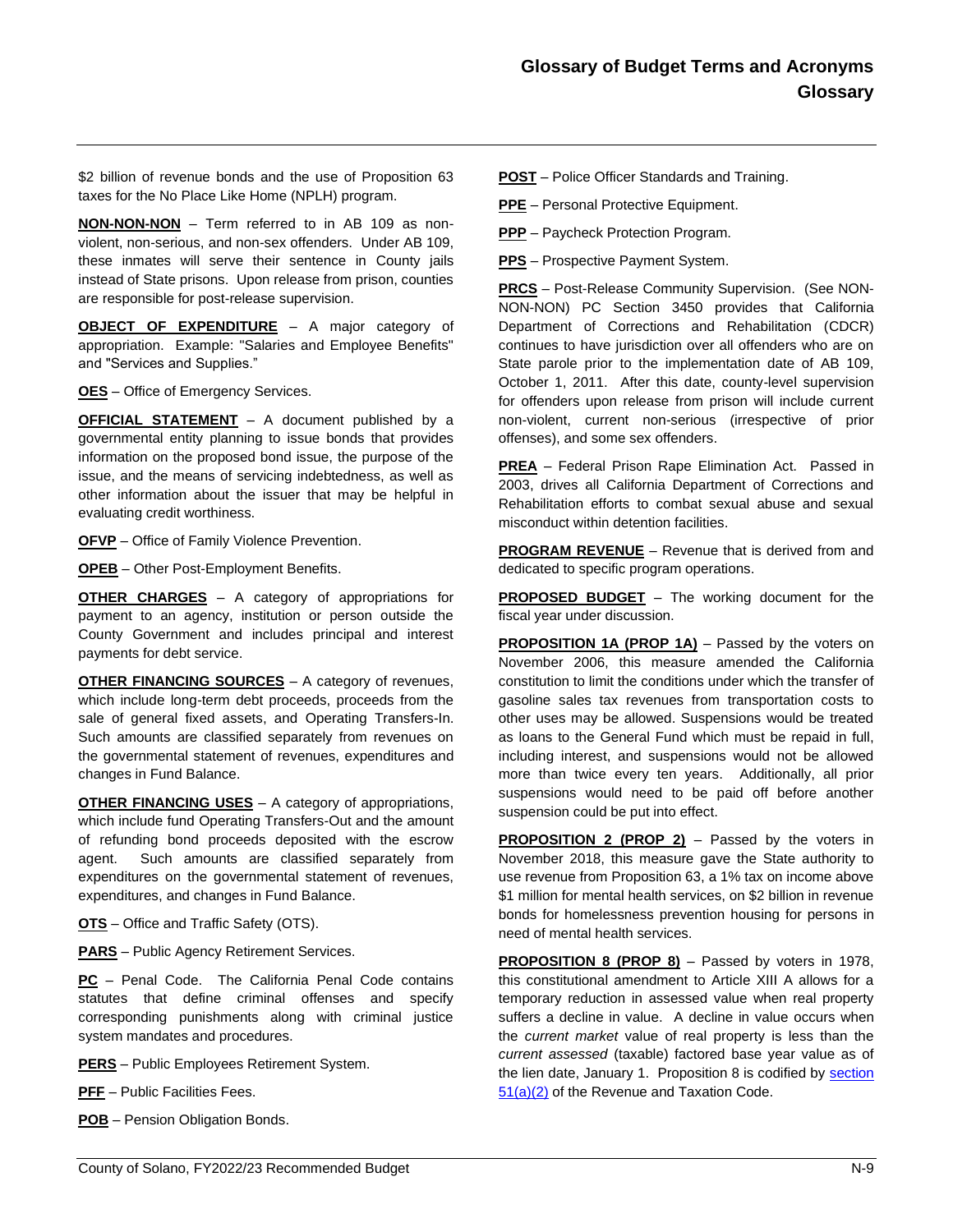In the past few years, the Solano County Assessor has been assessing a number of real properties under their "Prop 8 value".

**PROPOSITION 10 (PROP 10)** – Passed by the voters on November 3, 1998, this measure imposed a 50-cent per pack excise tax on cigarettes and a specified excise tax on other types of tobacco products. Revenues generated were placed in a new special fund – the Children and Families First Trust Fund – to be used to fund early childhood development programs and to offset revenue losses to Proposition 99.

**PROPOSITION 12 (PROP 12)** – Passed by the voters in March 2000, this measure gave the State authority to issue \$2.1 billion in bonds to fund watershed protection, water quality improvement, wildlife habitat conservation, preservation of open space and farmland threatened by unplanned development, and to repair and improve the safety of State and neighborhood parks.

**PROPOSITION 13 (PROP 13)** – A tax limitation initiative approved by the voters in 1978. This measure provides for: (a) a one (1) percent tax limit exclusive of tax rates to repay existing voter-approved bonded indebtedness; (b) assessment restrictions establishing 1975 level values for all property with allowable increase of 2% annually and reappraisal to current value upon change in ownership and new construction; (c) a two-thirds vote requirement to increase State taxes; and (d) a two-thirds vote of the electorate for local agencies to impose "special taxes."

**PROPOSITION 30 (PROP 30)** – The Schools and Local Public Safety Act of 2012, added Article XIII Section 36 to the California Constitution. Passed by the voters on November 6, 2012, this measure increases taxes on earnings over \$250,000 for seven years and sales taxes by ¼ cent for four years, to fund schools and guarantees public safety realignment funding.

**PROPOSITION 36 (PROP 36)** – Passed by the voters on November 7, 2000, this measure changed State law so that certain adult offenders who use or possess illegal drugs would receive drug treatment and supervision in the community, rather than being sent to prison or jail. The measure also provides State funds to counties to operate drug treatment programs.

**PROPOSITION 40 (PROP 40)** – Passed by the voters in March 2002, this measure provided for a \$2.6 billion bond for natural resource conservation, parks and historical and cultural resources.

**PROPOSITION 42 (PROP 42)** – Passed by the voters in March 2002, requires the State sales tax on gasoline (18 cents per gallon) be spent for transportation purposes only. Prop 42 contains provisions that allow the money to be diverted to other purposes under certain limited circumstances, such as State fiscal difficulties. Those provisions were tightened by Prop 1A in November 2006.

**PROPOSITION 47 (PROP 47)** – Passed by the voters in November 2014, reduces penalties for current offenders convicted of nonserious and nonviolent property and drug crimes.

**PROPOSITION 56 (PROP 56)** – Passed by the voters on November 8, 2016, increased cigarette tax by \$2.00 per pack effective April 1, 2017 with equivalent increases on other tobacco products and electronic cigarettes containing nicotine.

**PROPOSITION 63 (PROP 63)** – Passed by the voters in November 2004, established a State personal income tax surcharge of 1% on taxpayers with annual taxable incomes of more than \$1 million. Funds resulting from the surcharge would be used to expand County Mental Health programs (also known as Mental Health Services Act or MHSA).

**PROPOSITION 64 (PROP 64)** – Passed by the voters on November 8, 2016, the measure legalized marijuana for adults 21 and older.

**PROPOSITION 99 (PROP 99)** – Added Article XIIIB Section 12 to the California Constitution. Passed by the voters in November 1988, this measure established a 25-cent surtax per package of cigarettes and equivalent amount on all other tobacco products sold in California. Revenues provide funding for health, health education, research and other programs.

**PROPOSITION 172 (PROP 172)** – Passed in November 1993, this measure established a ½ cent sales tax whose proceeds are used to fund eligible public safety activities.

**PROPOSITION 218 (PROP 218)** – Passed by the voters in November 1996, this measure constrained local governments' ability to impose fees, assessments and taxes through the imposition or specific criteria and requirements. All new taxes, fees and assessments require a two-thirds vote.

**PSPS** – Public Safety Power Shutoff.

**PTAF** – Property Tax Administration Fee.

**PY** – Program Year.

**PYRETHROID MANAGEMENT** – A new program requirement from the State Water Resources Control Board that requires the County to reduce usage of pyrethroid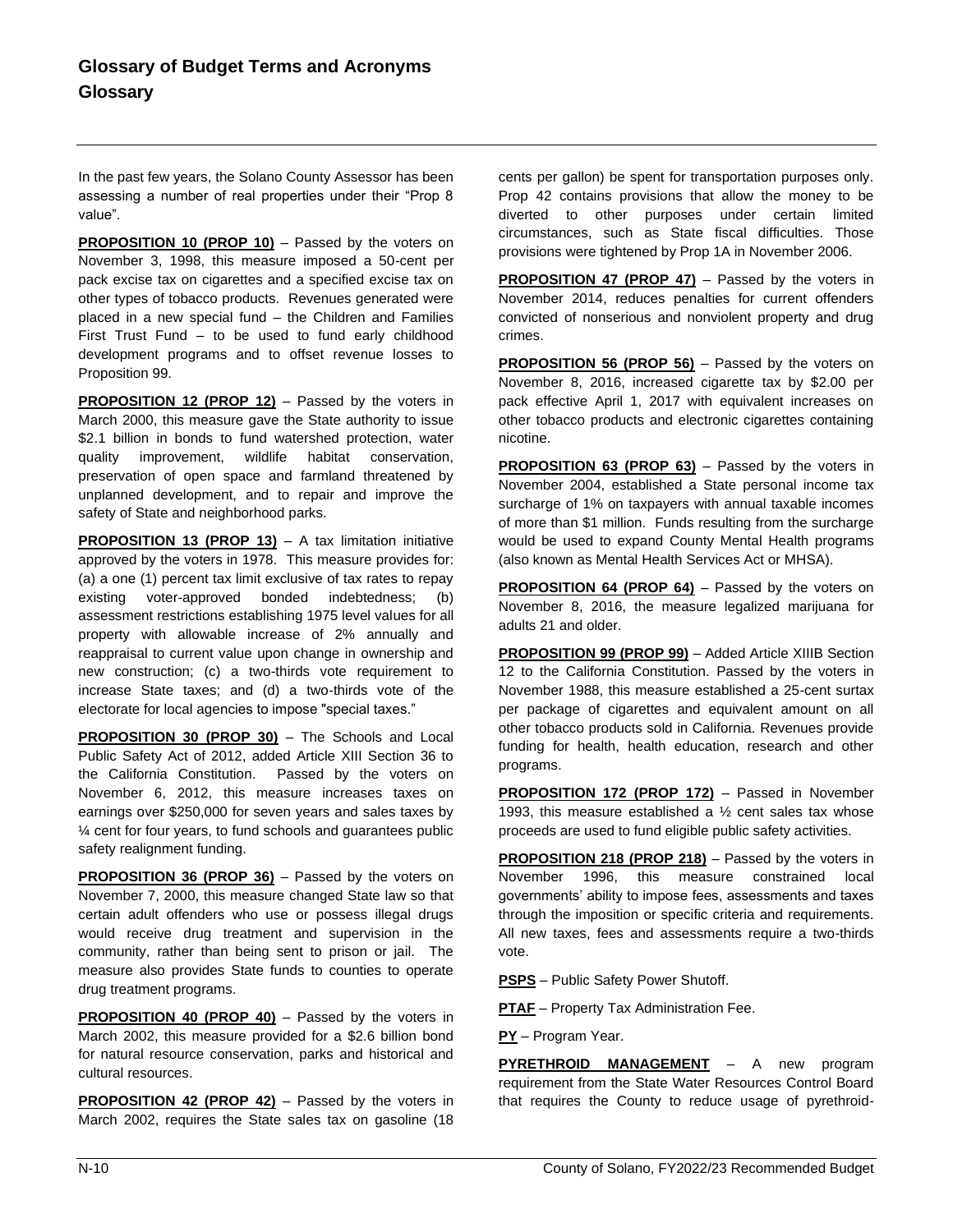based insecticides through collaborative education, outreach, and reporting.

**RDA** – Redevelopment Agencies.

**REAL PROPERTY** – Land and the structures attached to it.

**RECIDIVISM** - Relapse into criminal behavior.

**RECOMMENDED BUDGET** – The working document for the fiscal year under discussion.

**RE-ENTRY** – the act of transitioning parolees or probationer back into the society.

**REGULAR POSITION** – Any permanent position in the County's classification system approved and funded by the Board of Supervisors.

**REIMBURSEMENT** – Payment received for services and supplies expended on behalf of another institution, agency or person.

**RESERVE** – An account used to set aside and maintain a portion of fund equity, which is legally or contractually restricted for future use or not available for expenditure.

**REVENUE** – Money received to finance ongoing County services. Examples are property taxes, sales taxes, fees, and State and federal grants.

**RFMP** – Regional Flood Management Plan.

**RFP** – Request for Proposals.

**RMRA** – Road Maintenance and Rehabilitation Account.

**RNVWD** – Rural North Vacaville Water District.

**ROV** – Registrar of Voters.

**RTIF** – Regional Transportation Improvement Funds.

**RULE 810** – Refers to Rules promulgated by the Administrative Office of the Court, which defines expenditures eligible for funding local courts through the Trial Court Budget Commission.

**SACPA** – Substance Abuse and Crime Prevention Act of 2000. (see Prop 36)

**SAFE** – Sexual Assault Felony Enforcement (Team).

**SALARIES AND EMPLOYEE BENEFITS** – An object (category) of expenditure, which establishes all expenditures for employee-related costs.

**SALARY SAVINGS** – The dollar amount of salaries expected to be saved due to vacancies and turnover of employees.

**SAMHSA** – Substance Abuse and Mental Health Services Administration.

**SART** – Sexual Assault Response Team. An organized group of professionals who help victims of sexual assault to navigate the complexities of medical, emotional, and legal issues along with the associated procedures.

**SB** – Senate Bill.

**SB 1, THE ROAD REPAIR AND ACCOUNTABILITY ACT OF 2017** – Signed into law on April 28, 2017. This legislative package proposes to invest \$54 billion over the next decade to fix roads, freeways and bridges in communities across California and puts more dollars toward transit and safety. These funds will be split equally between State and local investments.

**SB 2, THE BUILDING HOMES AND JOBS ACT** – Signed into law by Governor Jerry Brown on September 29, 2017 and effective January 1, 2018. It creates a \$75 fee on certain real estate transaction documents when they are recorded, capped at \$225 per transaction. The fee does not apply to sales of residential and commercial properties but instead to other transactions like mortgage refinancing and county fixture filings.

**SB 823** – Juvenile Justice Realignment. Outlines the closure of the California Department of Corrections and Rehabilitation, Division of Juvenile Justice (DJJ). Beginning July 1, 2021, a youth shall not be committed to the Department of Corrections and Rehabilitation, DJJ. Youth who would have previously been eligible for DJJ commitments must generally remain under the care and custody of the local probation department, except for a limited population of youth who meet specified criteria. Youth committed to DJJ before July 1, 2021 may remain there until discharged, released, or otherwise moved pursuant to law.

**SB 1022/ROURK VOCATIONAL TRAINING CENTER** – Passed on June 27, 2012, this provided up to \$500 million in lease revenue bond financing for the Adult Local Criminal Justice Facilities Construction Program to acquire, design, and construct adult local criminal justice facilities. On January 29, 2019, the County dedicated its new SB 1022 funded facility the Rourk Vocational Training Center.

**SB 1437** – Effective January 2019, this law amended Penal Code 1170.95 by creating a process by which an inmate convicted of accomplice liability for felony murder under a theory of murder (did not commit or intend to commit the act) may petition to have their conviction vacated and resentenced. These petitions must be reviewed by the District Attorney and a response provided within 60 days and may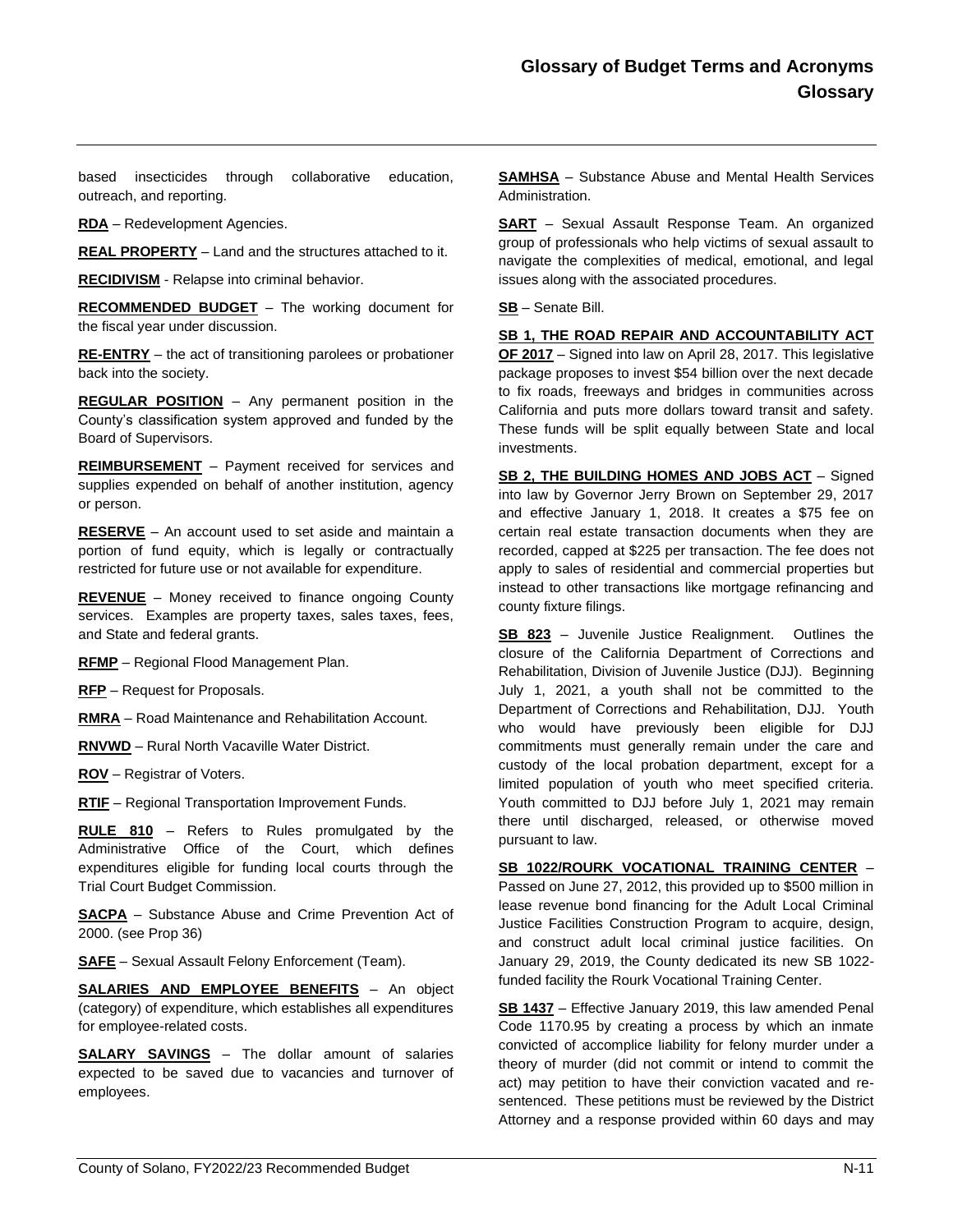require the Public Defender to provide legal assistance to the inmate. It also prohibits new murder charges under the theory of murder. By requiring the participation of district attorneys and public defenders in the resentencing process, this bill imposed a State-mandated local program.

**SBA** – Small Business Administration.

**SBDC** – Small Business Development Center.

**SCFA** – Solano County Fair Association.

**SCHEDULE** – A listing of financial data in a form and manner prescribed by the State Controller's Office.

**SCHEDULE 1** – A summary of the financing sources and financing uses for all funds, including governmental-type funds (general, special revenue, capital projects, and debt service) as well as enterprise, internal service, special districts and other agencies governed by the Board of Supervisors. Independent special districts are excluded from this schedule.

**SCHEDULE 2** – A summary of financing sources and financing uses of only County Governmental funds consisting of general, special revenue, capital projects, and debt service funds. Fiduciary, enterprise, internal service funds, special districts and other agencies are excluded from Schedule 2.

**SCHEDULE 3** – Presents various components of actual or estimated Fund Balance. Encumbrances, nonspendable, restricted, committed and assigned Fund Balances are subtracted from actual or estimated total Fund Balance to determine the amount of Fund Balance that is available as of June 30 of the preceding budget year, and therefore available for budgetary requirements.

**SCHEDULE 4** – Presents all amounts reserved or designated and unavailable for financing budgetary requirements in the budget year.

**SCHEDULE 5** – Consists of two sections. The first section summarizes the additional financing sources by revenue category for the governmental funds, as defined in Chapter 6 of the "Accounting Standards and Procedures for Counties." The second section summarizes the additional financing sources by fund within the governmental funds. The totals of the summarization by source must agree with the totals of the summarization by fund.

**SCHEDULE 6** – Presents additional financing sources for each governmental fund in accordance with the Chart of Accounts as prescribed in Chapter 7 of the "Accounting Standards and Procedures for Counties."

**SCHEDULE 7** – Consists of two sections. The first section summarizes the total financing uses by function, appropriations for contingencies and provisions for new or increased reserves and designations for the governmental funds, as defined in Chapter 7 of the "Accounting Standards and Procedures for Counties." The second section summarizes the financing uses by fund.

**SCHEDULE 8** – A summary of financing uses by function, activity and budget unit for the governmental funds.

**SCHEDULE 9** – Prepared to meet requirements for disclosing financing sources and uses as covered in Section 29006 of the Budget Act. All financing sources shall be classified by source, as defined in Chapter 7 of the "Accounting Standards and Procedures for Counties." All financing uses, including both specific and contingent by object category, are presented in this schedule. A separate schedule is required for each budget unit having activity within the County's governmental funds.

**SCHEDULE 10** – Reflects all Internal Service Funds as defined in Chapter 13 of "Accounting Standards and Procedures for Counties." The schedule meets the requirement of Government Code (GC) §29141.

**SCHEDULE 11** – Reflects all Enterprise funds as defined in Chapter 13 of "Accounting Standards and Procedures for Counties." The schedule meets the requirements of Government Code (GC) §29141.

**SCHEDULE 12** – This is the counterpart of Schedule 2 of the County budget forms. The basic discussion of Schedule 2 applies to this schedule. This schedule is a summary of financing sources and financing uses of special districts whose affairs and finances are under the supervision and control of the Board of Supervisors as provided in Section 29002.

**SCHEDULE 13** – Discloses the various components of actual or estimated Fund Balance. Encumbrances, nonspendable, restricted, committed, and assigned Fund Balances are subtracted from actual or estimated total Fund Balance to determine the amount of Fund Balance which is available as of June 30 of the preceding budget year, and therefore available for current budgetary requirements.

**SCHEDULE 14** – Presents amounts reserved or designated and unavailable for financing budgetary requirements in the budget year.

**SCHEDULE 15** – Discloses the financing sources and financing uses by object for each dependent special district and other agency whose affairs and finances are under the supervision and control of the Board of Supervisors as provided in Section 29002.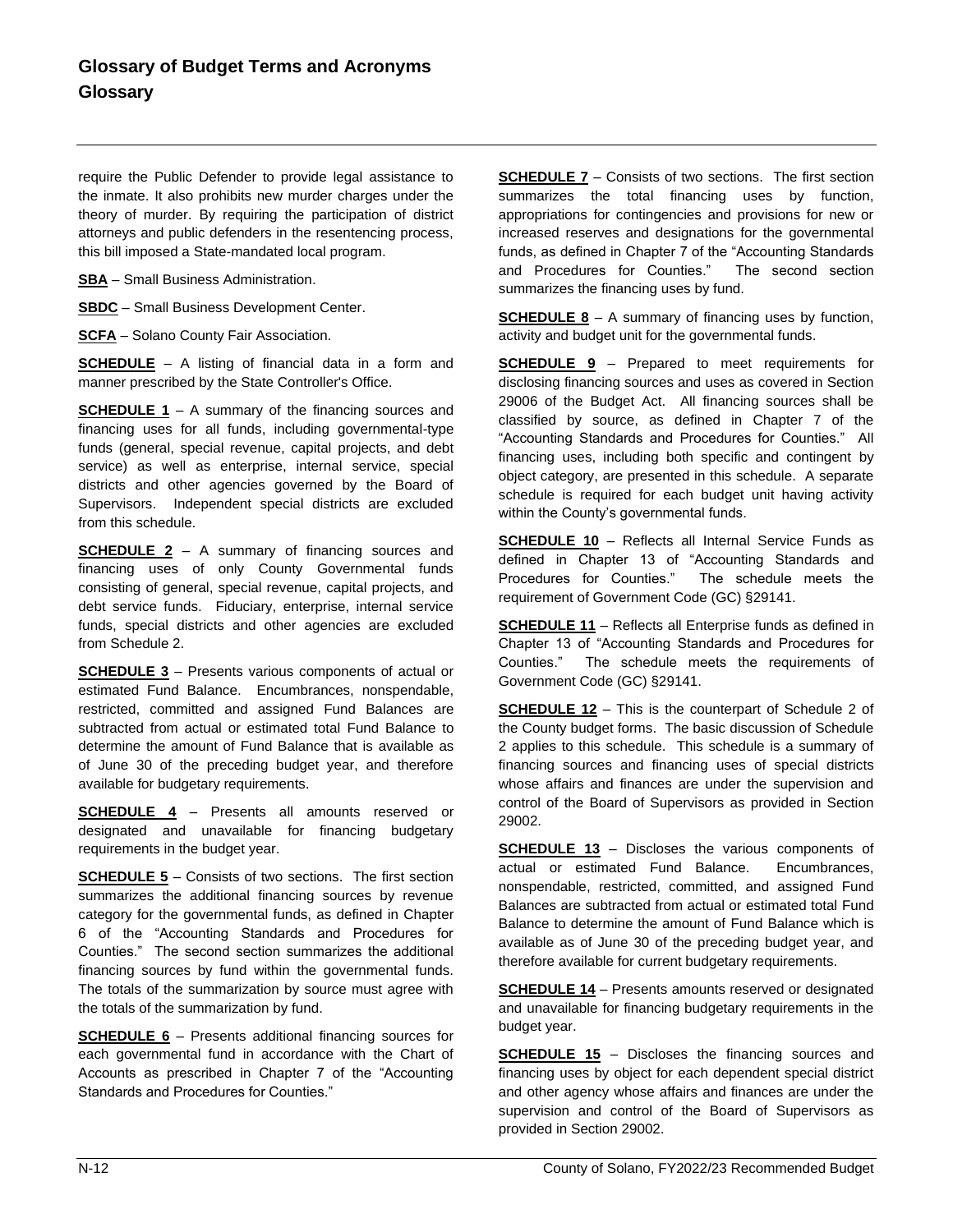**SCIPS** – Solano County Integrated Property Systems. Provides information management systems and related services in a timely manner to those County departments responsible for the administration of property tax and the recording of official documents.

**SCWA** – Solano County Water Agency.

**SDHS** – State Department of Health Services.

**SECURED ROLL** – Assessed value of real property, such as land, buildings, secured personal property or anything permanently attached to land as determined by each County Assessor.

**SECURED TAXES** – Taxes levied on real properties in the County that can be "secured" by a lien on the properties.

**SEMSC** – Solano Emergency Medical Services Cooperative.

**SERVICES AND SUPPLIES** – An object (category) of expenditure that establishes expenditures for the operating expenses of County departments and programs.

**SFCS** – Solano Family and Children's Services. (See Proposition 10)

**SFJC** – Solano Family Justice Center. (See Solano Family Justice Center)

**SGMA** – Sustainable Groundwater Management Act.

**SLESF** – Supplemental Law Enforcement Services Fund. Funded by the State's Citizen's Option for Public Safety program.

**SMSF** – Suisun Marsh Specific Fund.

**SOLANO EDC** – Solano Economic Development Corporation.

**SOLANO FAMILY JUSTICE CENTER** – The Solano Family Justice Center (SFJC) is a service center for victims of domestic violence, sexual assault, child abuse and elder abuse.

**SOLNET** – Solano Narcotics Enforcement Team.

**SPECIAL DISTRICT** – Independent unit of local government generally organized and funded through assessments to the beneficiaries of the district to perform a specific function(s) for a specific area. Examples are street lighting, waterworks, and fire departments.

**SPECIAL REVENUE FUND** – A fund used to account for the proceeds of specific revenue sources (other than major capital projects) that are legally restricted to expenditure for specified purposes.

**STAY AT HOME ORDER** – Directive from a public health official to remain at home to preserve public health and safety.

**SUBOBJECT** – A detailed description by category of expenditure and revenue type with an object; also called an "account" or "line item." The specific names of most subobjects are designated by the State (i.e., "Small Tools and Instruments").

**SUCCESSOR AGENCIES** – Agencies responsible for winding down the affairs of the redevelopment agencies at the local level. Successor agencies manage redevelopment projects currently underway, make payments on enforceable obligations, and dispose of redevelopment assets and properties.

**SUPPLEMENTAL TAX ROLL** – The Supplemental Property Tax Roll is a result of legislation enacted in 1983 and requires an assessment of property when a change to the status of the property occurs, rather than once a year as was previously the case.

**SWP** – State Water Project.

**SWRCB** – State Water Resources Control Board.

**TAFB** – Travis Air Force Base.

**TANF** – Temporary Assistance for Needy Families. TANF was created to replace Aid to Families with Dependent Children (AFDC), Emergency Assistance (EA), and Job Opportunities and Basic Skills Training (JOBS). It provides a block grant to States to enable temporary assistance to needy families and creates new work requirements and time limits. In California, the program is known as CalWORKs.

**TAX LEVY** – Amount of tax dollars raised by the imposition of the property tax rate on the assessed valuation.

**TAX RATE** – The rate per one hundred dollars applied to the assessed valuation base necessary to produce the tax levy.

**TAX RELIEF SUBVENTION** – Funds ordinarily paid to compensate for taxes lost because of tax relief measures, such as homeowner's exemption.

**TDA** – Transportation Development Act.

**TEA 21** – Transportation Equity Act for the 21<sup>st</sup> Century.

**TEETER PLAN** – A plan whereby 100% of the secured property taxes levied are apportioned to eligible agencies instead of the historical practice of apportioning 100% of taxes as they are collected.

**TEMPORARY POSITION** – See Extra-Help.